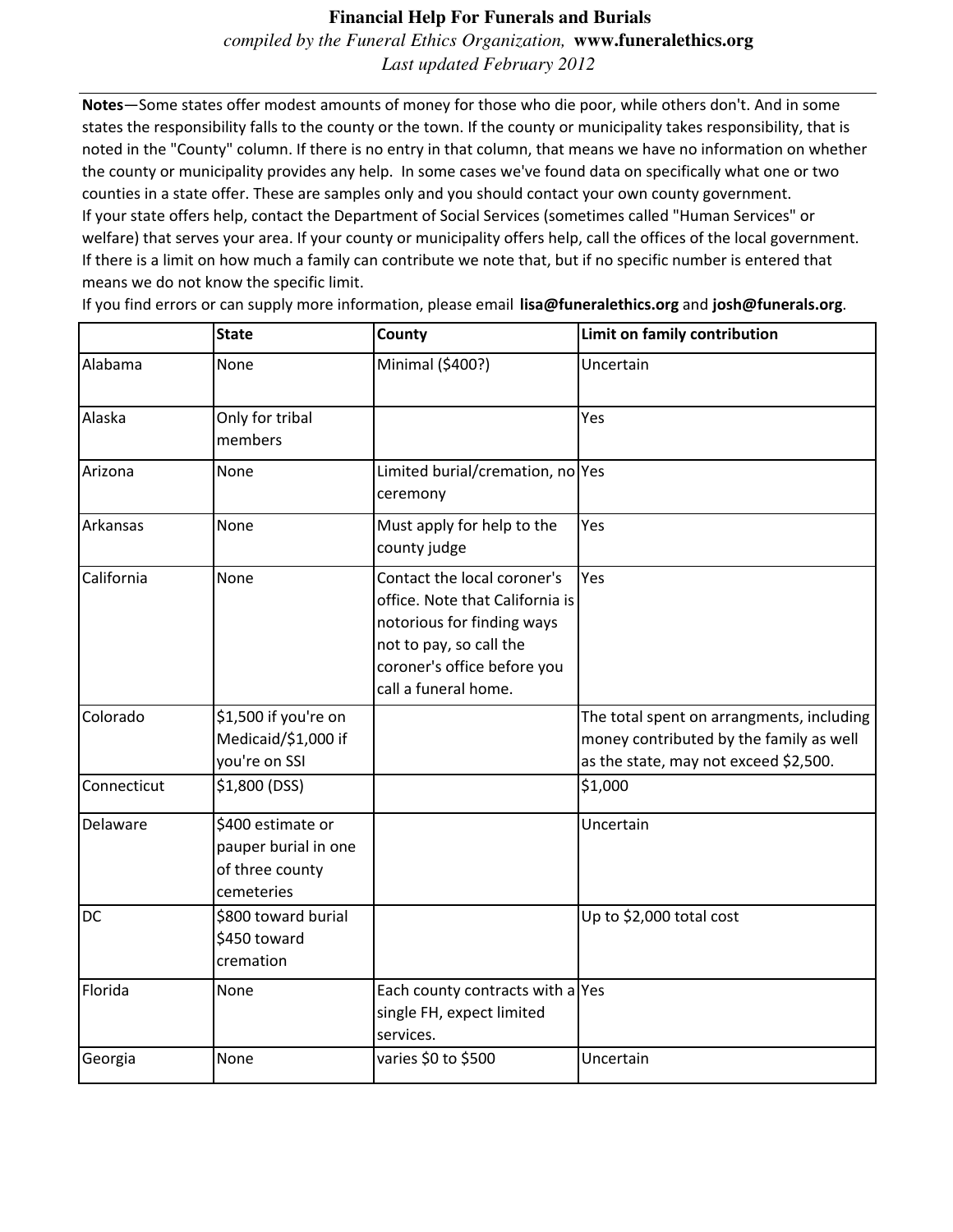*compiled by the Funeral Ethics Organization,* **www.funeralethics.org**

*Last updated February 2012*

|               | <b>State</b>            | County                         | Limit on family contribution              |
|---------------|-------------------------|--------------------------------|-------------------------------------------|
| Hawaii        | \$400 toward funeral    |                                | Uncertain                                 |
|               | home or crematory       |                                |                                           |
|               | expenses and \$400      |                                |                                           |
|               | toward cemetery         |                                |                                           |
|               | expenses                |                                |                                           |
| Idaho         | None                    | Varies by county.              | Uncertain                                 |
|               |                         | Example-Twin Falls: Basic      |                                           |
|               |                         | Service \$895.00 Cremation     |                                           |
|               |                         | \$695.00                       |                                           |
| Illinois      | \$1,103 for funeral     |                                | The amount of money spent, including      |
|               | costs, \$552 for burial |                                | state assistance and family contribution, |
|               | costs.                  |                                | may not exceed \$2,000 in funeral home    |
|               |                         |                                | costs and \$2,000 for cemetery costs.     |
|               |                         |                                |                                           |
|               |                         |                                |                                           |
| Indiana       | \$600 toward funeral    | Varies                         | The family may contribute up to \$750 so  |
|               | expenses, \$400         |                                | long as the total spent does not exceed   |
|               | toward cemetery         |                                | \$1,750.                                  |
|               | expenses.               |                                |                                           |
| lowa          | None                    | Varies from \$0 to \$2,000     | Uncertain                                 |
|               |                         |                                |                                           |
| Kansas        | None                    | Unclaimed bodies only          | N/A                                       |
| Kentucky      | None                    | Varies, expect at most a no-   | Yes                                       |
|               |                         | ceremony burial or             |                                           |
|               |                         | cremation.                     |                                           |
| Louisiana     | None                    | <b>Expect limited services</b> | Yes                                       |
| Maine         | None                    | By municipality, varies        | Uncertain                                 |
| Maryland      | \$650 through Social    |                                | \$850                                     |
|               | Services                |                                |                                           |
| Massachusetts | \$1,100                 |                                | \$2400                                    |
| Michigan      | \$600 or less           |                                | Uncertain                                 |
| Minnesota     | None                    | Varies by county.              | Uncertain                                 |
|               |                         | Examples- $$2,100$             |                                           |
|               |                         | (Hennepin Co) \$2800           |                                           |
|               |                         | (Benton)                       |                                           |
| Mississippi   | None                    | Varies                         | Uncertain                                 |
| Missouri      | None                    | Varies                         | Uncertain                                 |
| Montana       | None                    | Varies                         | Uncertain                                 |
| Nebraska      | none                    | Varies                         | Uncertain                                 |
| Nevada        | None                    | Cremation; expect no           | Uncertain                                 |
|               |                         | ceremonial services.           |                                           |
| New Hampshire | None                    | Varies by municipality         | Uncertain                                 |
|               |                         |                                |                                           |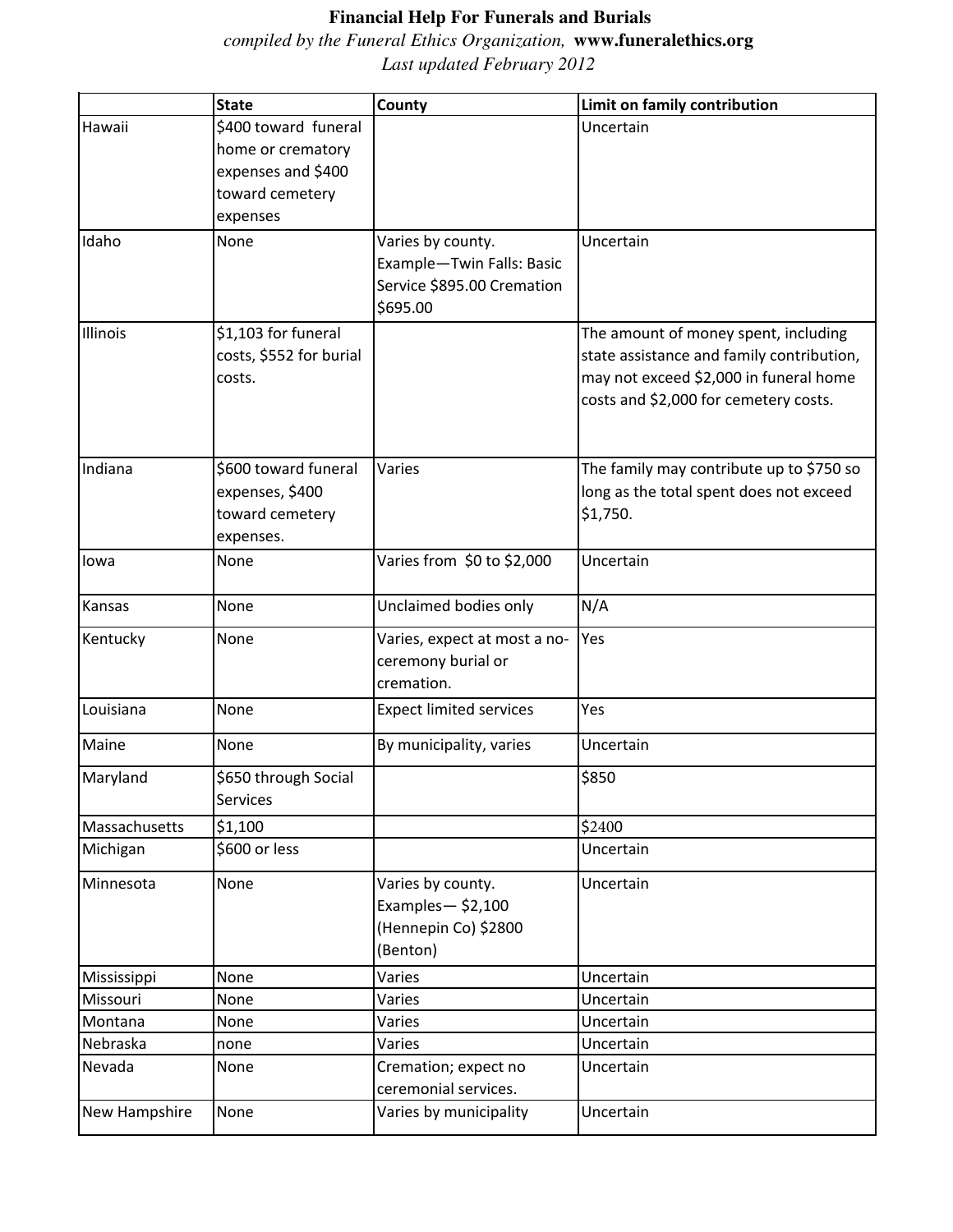*compiled by the Funeral Ethics Organization,* **www.funeralethics.org**

*Last updated February 2012*

|                   | <b>State</b>                                                                         | County                                                                                 | Limit on family contribution                                                                           |
|-------------------|--------------------------------------------------------------------------------------|----------------------------------------------------------------------------------------|--------------------------------------------------------------------------------------------------------|
| New Jersey        | None                                                                                 | \$1,000 or less.                                                                       | Uncertain                                                                                              |
| <b>New Mexico</b> | \$200                                                                                |                                                                                        | Less than \$600                                                                                        |
| <b>New York</b>   | none                                                                                 | Varies by county. One<br>county, for example, offers<br>\$1,000.                       | Uncertain                                                                                              |
| New York City     | For useful<br>information see<br>www.nycremation.co<br>m/pdf/Indigent_buria<br>I.pdf | \$900                                                                                  | Family may contribute so long as the total<br>money spent from all sources does not<br>exceed \$1,700. |
| North Carolina    | None                                                                                 | Varies by municipality                                                                 | Yes                                                                                                    |
| North Dakota      | None                                                                                 | Varies tremendously from<br>\$300 to \$3,000+                                          | Uncertain                                                                                              |
| Ohio              | None                                                                                 | Varies by county                                                                       | Uncertain                                                                                              |
| Oklahoma          | None                                                                                 | Limited help; expect no<br>ceremonial services                                         | Uncertain                                                                                              |
| Oregon            | \$650 if available in<br>state budget                                                |                                                                                        | Uncertain                                                                                              |
| Pennsylvania      | \$750                                                                                |                                                                                        | Yes                                                                                                    |
| Rhode Island      | \$900                                                                                |                                                                                        | Uncertain                                                                                              |
| South Carolina    | None                                                                                 | Contact the local coroner.<br>Expect limited services if<br>any.                       |                                                                                                        |
| South Dakota      | None                                                                                 | Varies by county.<br>Examples-Minnehaha up<br>to \$2,999, Lincoln offers<br>\$2,500    | Yes                                                                                                    |
| Tennessee         | None                                                                                 | <b>Expect limited services</b>                                                         | Uncertain                                                                                              |
| <b>Texas</b>      | None                                                                                 | Varies from \$300 to \$1,500                                                           | Uncertain                                                                                              |
| Utah              | None                                                                                 | Simple cremation                                                                       | Uncertain                                                                                              |
| Vermont           | \$1,100                                                                              |                                                                                        | None                                                                                                   |
| Virginia          | None                                                                                 | Varies by county.<br>Example-Norfolk offers<br>\$500                                   | Uncertain                                                                                              |
| Washington        | None                                                                                 | Limited and varies by<br>country. Example-King<br>County offers \$500 for<br>veterans. | Uncertain                                                                                              |
| West Virginia     | \$1,250                                                                              |                                                                                        | \$1,200                                                                                                |